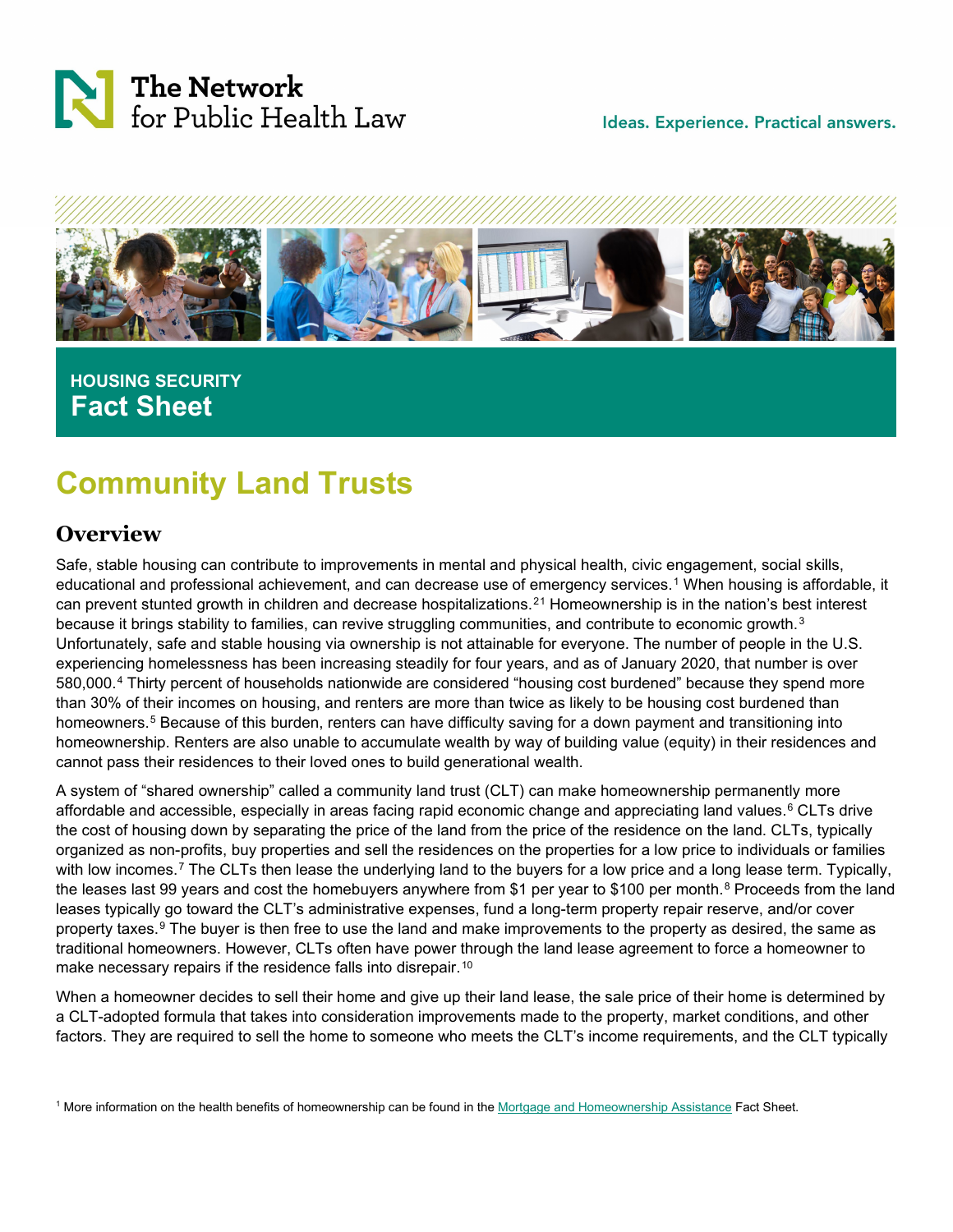reserves the right to buy the house back.<sup>[11](#page-3-10)</sup> The equity on the residence is usually split between the seller and the CLT, allowing the seller to benefit from their ownership and any improvements they made on the residence that increased its value, but keeping the residence affordable for the next buyer.

The table below offers a comparison of CLT and traditional homeownership.[12](#page-3-11)

| <b>Typical CLT Homeownership</b>                                                                  | <b>Traditional Homeownership</b>                                |
|---------------------------------------------------------------------------------------------------|-----------------------------------------------------------------|
| Mortgage from a bank                                                                              | Mortgage from a bank                                            |
| Accumulates limited equity                                                                        | Accumulates full equity                                         |
| Free to make improvements to the land and the<br>residence                                        | Free to make improvements to the land and the<br>residence      |
| Homeowners may bequeath their land lease                                                          | Homeowners may bequeath both their land and<br>their residence  |
| Varies, but may share responsibility with the CLT<br>for repairs, insurance, property taxes, etc. | Responsible for all repairs, insurance, property<br>taxes, etc. |
| Homeowner owns only the residence, leases the<br>land                                             | Homeowner owns both the residence and the land                  |
| Must sell to a person with low income according to<br><b>CLT</b> restrictions                     | May sell to anyone                                              |
| Must sell for a below-market price set by the CLT                                                 | May sell for any price                                          |

### **History and Prevalence**

The CLT model emerged in the U.S. during the civil rights movement, as an effort to provide opportunities for long-term stability and independence for African Americans in the south.<sup>[13](#page-3-12)</sup> The first CLT was established in Ohio in 1969, but the model did not rise to prevalence until the 1990s.<sup>[14](#page-3-13)</sup> Today, there are over 160 CLTs across the country.<sup>[15](#page-3-14)</sup> The model has also spread to other continents and is continuing to gain popularity in North and South America, Australia, Africa, and Europe.<sup>[16](#page-3-15)</sup> CLTs in the United Kingdom have been "growing exponentially for a decade."<sup>[17](#page-3-16)</sup>

The largest CLT in the world operates in Vermont – the Champlain Housing Trust has over 3,000 homes available for families and individuals with low incomes.[18](#page-3-17) The Trust has a variety of residences and land types, from manufactured home lots, to condominiums, to four-bedroom single family homes, all offered at prices 30% to 400% lower than area medians.[19](#page-3-18) In Texas, the Houston CLT helped house 47 people in 21 homes between June 2019 and June 2020, and according to its annual report is the fastest growing CLT in the country.<sup>[20](#page-3-19)</sup> The median sale price of residences in the Houston CLT is just over \$75,000, more than three times lower than the area median of \$240,000.[21](#page-3-20)

State and local governments can encourage CLT formation and growth through subsidies for land purchases and other policy measures. For example, in the Fall of 2021, the mayor of Baltimore, Maryland announced that \$4 million would be given to CLT initiatives as "part of a broader mixed-income housing strategy."<sup>[22](#page-3-21)</sup> The state of California adopted a law in 2016 designed to keep property taxes low for CLT properties. The law requires assessors to consider the fact that the CLT is in place intentionally to keep value appreciation low in order to keep prices low, leading to a lower assessed land value and lower property taxes.<sup>[23](#page-3-22)</sup>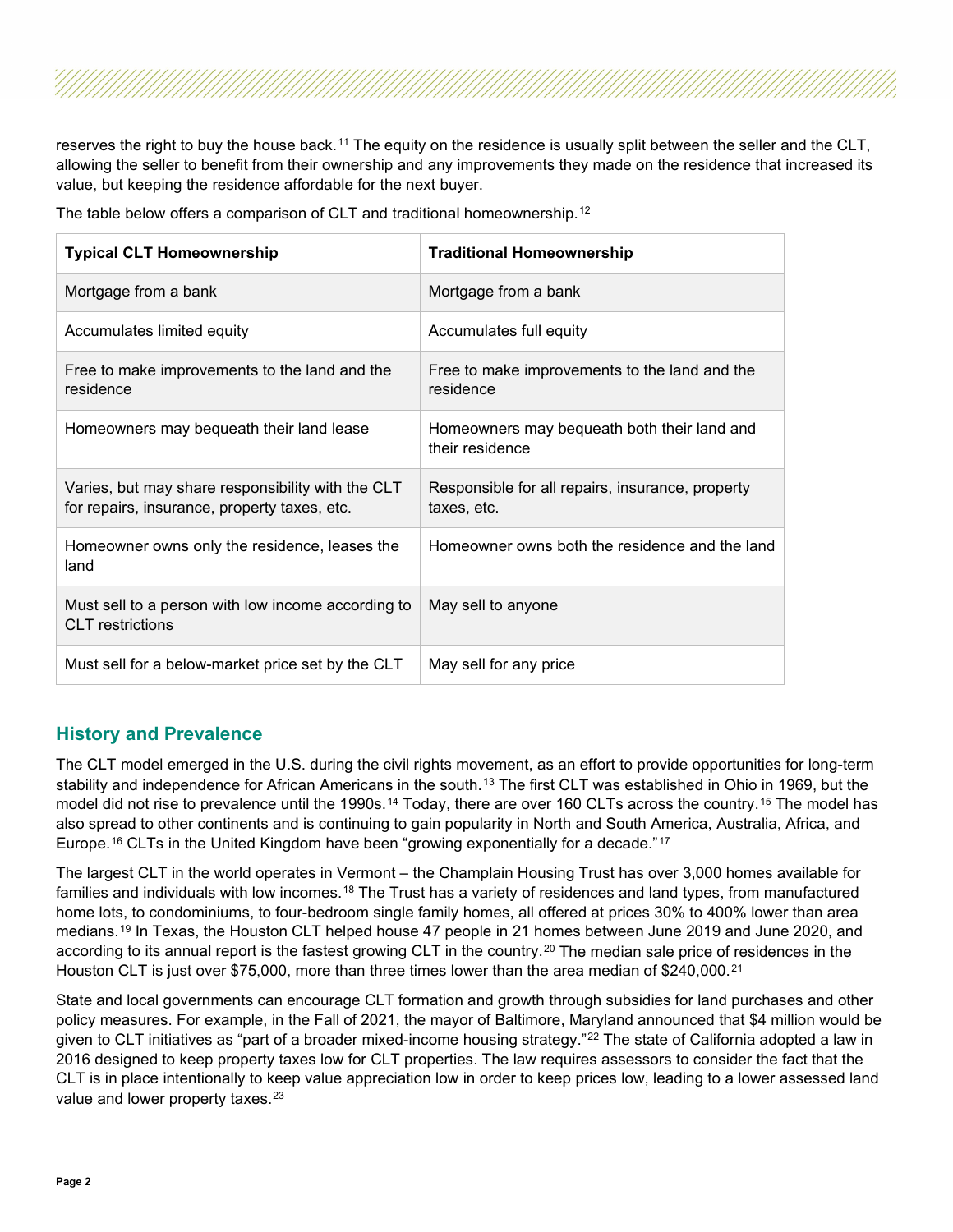#### **Impact**

CLTs are immensely valuable to the communities they operate in. By regulating sale and resale prices of residences and granting 99-year leases, they keep housing affordable in the long term without losing money or significantly disadvantaging residents. Although funding for land purchases and residence repairs or new construction can be difficult to acquire, once the initial investments are made, CLTs are self-sustaining and do not require significant additional resources.<sup>[24](#page-3-23)</sup> CLTs are also beneficial because they are sensitive to local needs and priorities. They are governed by boards that often include subject-matter experts, local government leaders, and community members, including those who live in the CLT-sponsored residences.<sup>[25](#page-3-24)</sup> CLTs can also protect their communities from negative consequences of gentrification because they own the land and are not at the mercy of changes in the economy that can begin to price people out of their communities.[26](#page-3-25)

CLT residences and residents are not subject to the same negative stigma that surrounds other affordable housing programs – such as rent controlled units and project-based housing – because CLT residences are often spread throughout a community, with CLTs buying up whatever property they can when it is financially feasible to do so. Residents are also homeowners – they are not as transient as renters, and they have an incentive to improve and maintain their properties. Although CLT residents cannot benefit financially as significantly from homeownership as traditional homeowners because of equity sharing and resale price restrictions, unlike renters they do experience some appreciation in value and get a return on their investment.<sup>[27](#page-3-26)</sup> Finally, CLT residents have low rates of foreclosure likely due to affordable purchase prices and the willingness of many CLTs to assist their residents in case of default.<sup>[28](#page-3-27)</sup>

## **Conclusion**

Community land trusts are emerging as a sustainable and effective tool to improve housing affordability and help under resourced families and individuals become homeowners. Although CLTs have not been as widely studied for effectiveness as more prevalent housing affordability tools such as rent control and public housing have, the data that does exist suggests that CLTs may be one of the most effective tools for increasing homeownership. Some even refer to CLTs as "proven winner[s]."[29](#page-3-28) While some minor challenges for establishing CLTs exist (e.g., securing initial funding), states and local governments and non-profit organizations should consider establishing them in their communities to improve the health and wellbeing of community members who could not otherwise secure safe and affordable housing.

#### **SUPPORTERS**



**Support for the Network provided by the Robert Wood Johnson Foundation. The views expressed in this document do not necessarily reflect the views of the Foundation.**

**This document was developed by Brianne Schell, J.D., M.A., for the Network for Public Health Law – Eastern Region Office. The Network for Public Health Law provides information and technical assistance on issues related to public health. The legal information and assistance provided in this document does not constitute legal advice or legal representation. For legal advice, please consult specific legal counsel.**

**January 2022**